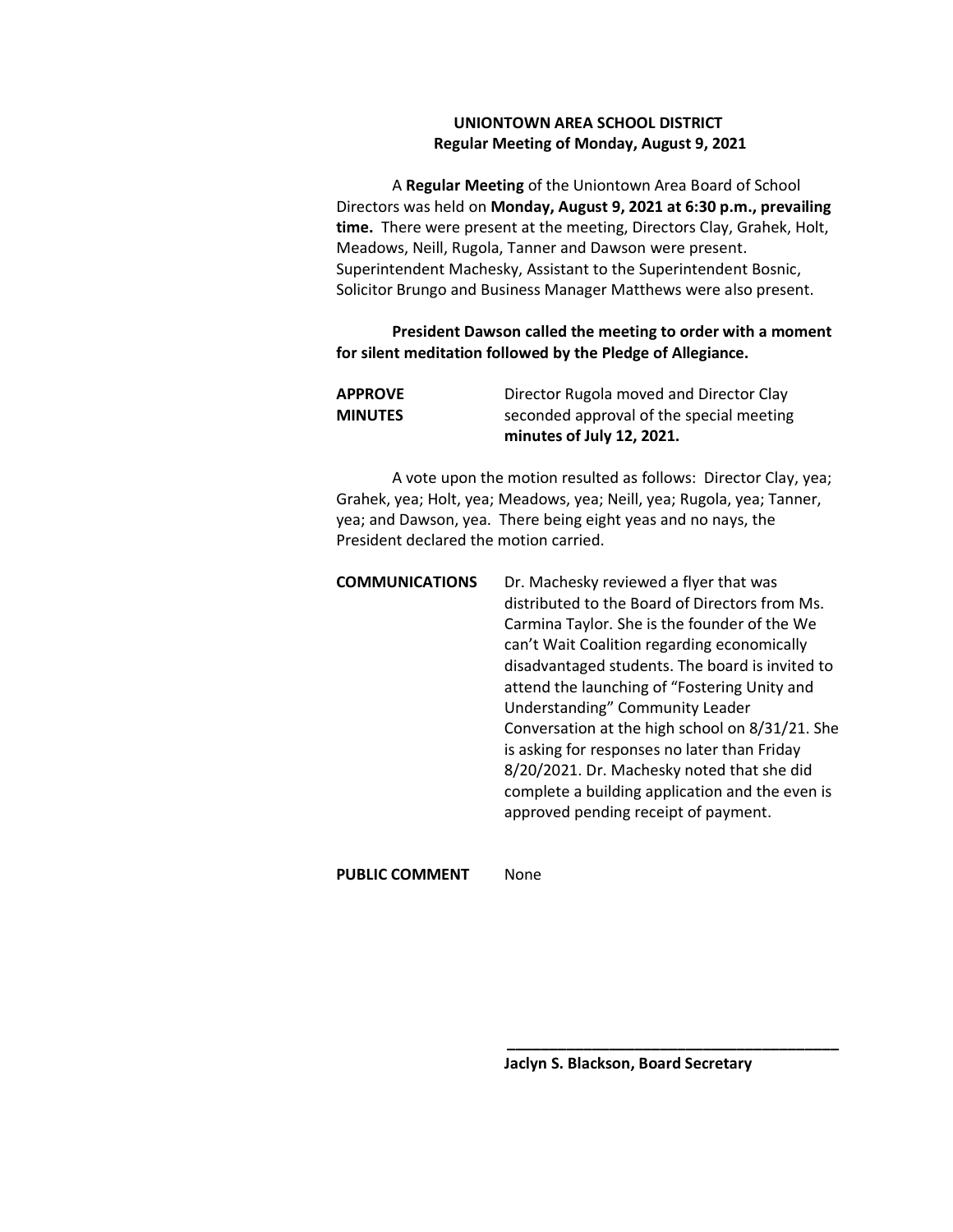**EXECUTIVE SESSION** At 6:33 p.m. a Director Clay made a motion for executive session for personnel reasons which was seconded by Director Rugola.

A vote upon the motion resulted as follows: Director Clay, yea; Grahek, yea; Holt, yea; Meadows, yea; Neill, yea; Rugola, yea; Tanner, yea; and Dawson, yea. There being eight yeas and no nays, the President declared the motion carried.

| <b>REGULAR SESSION</b><br><b>RESUMES</b>         | President Dawson resumes the regular<br>meeting at 7:01 p.m.                                                                                                                                                               |
|--------------------------------------------------|----------------------------------------------------------------------------------------------------------------------------------------------------------------------------------------------------------------------------|
| <b>PUBLIC COMMENT</b>                            | <b>None</b>                                                                                                                                                                                                                |
| <b>TO TAKE BIDS ON</b><br><b>CHEVY DUMPTRUCK</b> | PERMISSION GRANTED Director Clay moved and Director Rugola<br>seconded the motion to recommend<br>approval to grant permission to take bids to sell<br>the 2000 Chevrolet dump truck. *Vehicle is not<br>in working order. |

A vote upon the motion resulted as follows: Director Clay, yea; Grahek, yea; Holt, yea; Meadows, yea; Neill, yea; Rugola, yea; Tanner, yea; and Dawson, yea. There being eight yeas and no nays, the President declared the motion carried.

| 2021-2022            | Director Meadows moved and Director Rugola      |
|----------------------|-------------------------------------------------|
| <b>TIME TEMPLATE</b> | seconded the approval of the Emergency          |
| <b>APPROVED FOR</b>  | Instructional Time Template Section 520.1       |
| <b>EMERGENCY</b>     | 2021-2022 School Year as presented.             |
|                      | Director Tanner's question on the motion was    |
|                      | asking if we decide this template. Dr. Machesky |
|                      | confirmed that the state gives us permission to |
|                      | complete this in case of an emergency and we    |
|                      | need to go on-line and face to face as a        |
|                      | combination if need be.                         |
|                      |                                                 |

A vote upon the motion resulted as follows: Director Clay, yea; Grahek, yea; Holt, yea; Meadows, yea; Neill, yea; Rugola, yea; Tanner, yea; and Dawson, yea. There being eight yeas and no nays, the President declared the motion carried.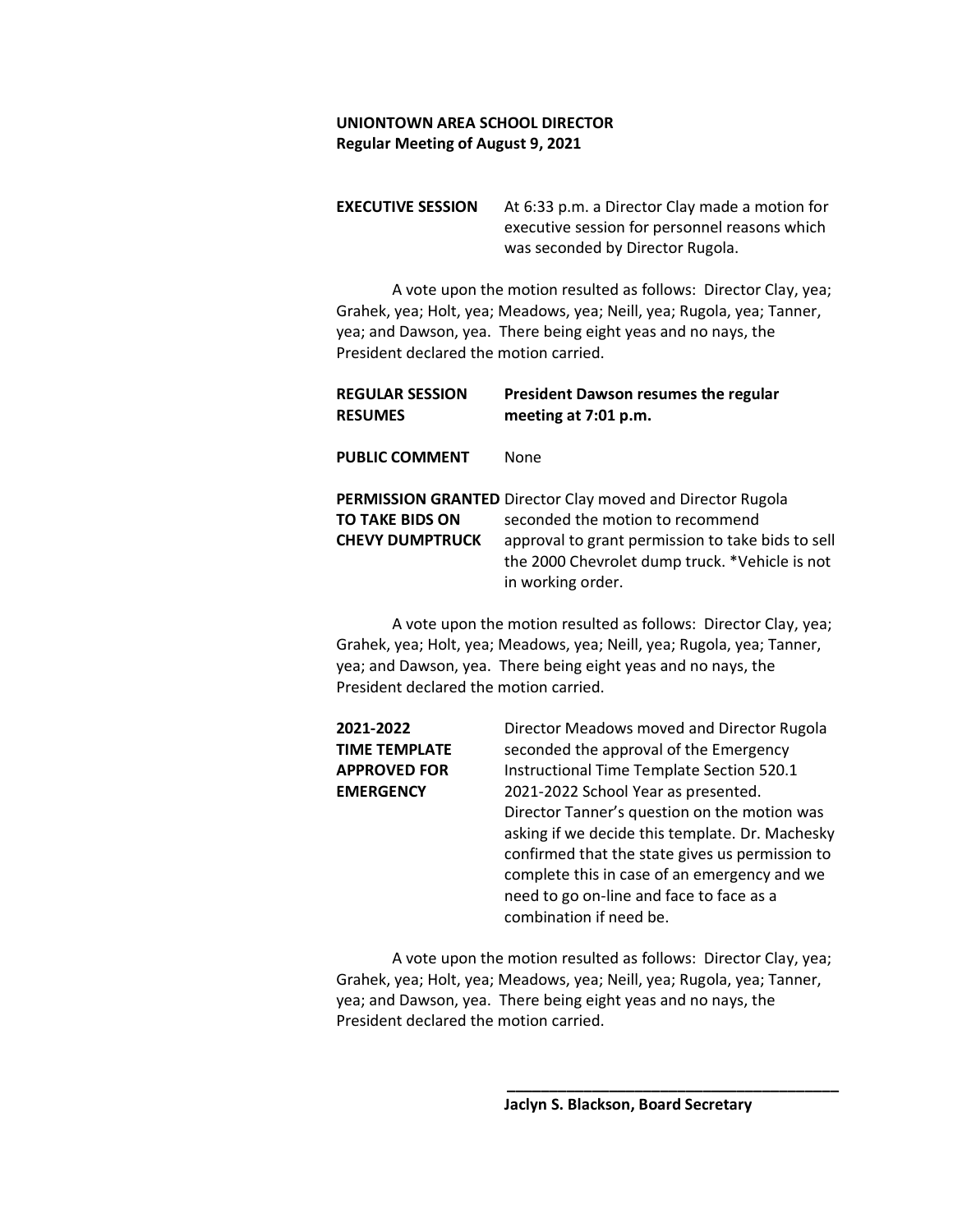| 2021-2022                  | Director Meadows moved and Director Rugola    |
|----------------------------|-----------------------------------------------|
| <b>HEALTH &amp; SAFETY</b> | seconded the approval of the U.A.S.D. Health  |
| <b>PLAN APPROVED</b>       | and safety plan as presented. Director        |
|                            | Meadows questioned the status of masks, Dr.   |
|                            | Machesky responded that they are optional for |
|                            | students and teachers with the exception of   |
|                            | being on the school bus which is federal law. |

A vote upon the motion resulted as follows: Director Clay, yea; Grahek, yea; Holt, yea; Meadows, yea; Neill, yea; Rugola, yea; Tanner, yea; and Dawson, yea. There being eight yeas and no nays, the President declared the motion carried.

**PRE-K COUNTS** Director Meadows moved and Director Rugola **PARTNERSHIP** seconded the approval of the Pre-K Counts **APPROVED** partnership agreement between Uniontown Are School District and Little Kid zone Child Care, In. / Denise Bowers-Kooser Group Day Care Home, Inc. as presented.

A vote upon the motion resulted as follows: Director Clay, yea; Grahek, yea; Holt, yea; Meadows, yea; Neill, yea; Rugola, yea; Tanner, yea; and Dawson, yea. There being eight yeas and no nays, the President declared the motion carried.

**M.O.U. WITH** Director Meadows moved and Director Grahek **ADAGIO HEALTH** seconded the motion to approve the **APPROVED** Memorandum of Understanding with Adagio health regarding the Power Up Eat Right Nutrition Education Program as presented.

A vote upon the motion resulted as follows: Director Clay, yea; Grahek, yea; Holt, yea; Meadows, yea; Neill, yea; Rugola, yea; Tanner, yea; and Dawson, yea. There being eight yeas and no nays, the President declared the motion carried.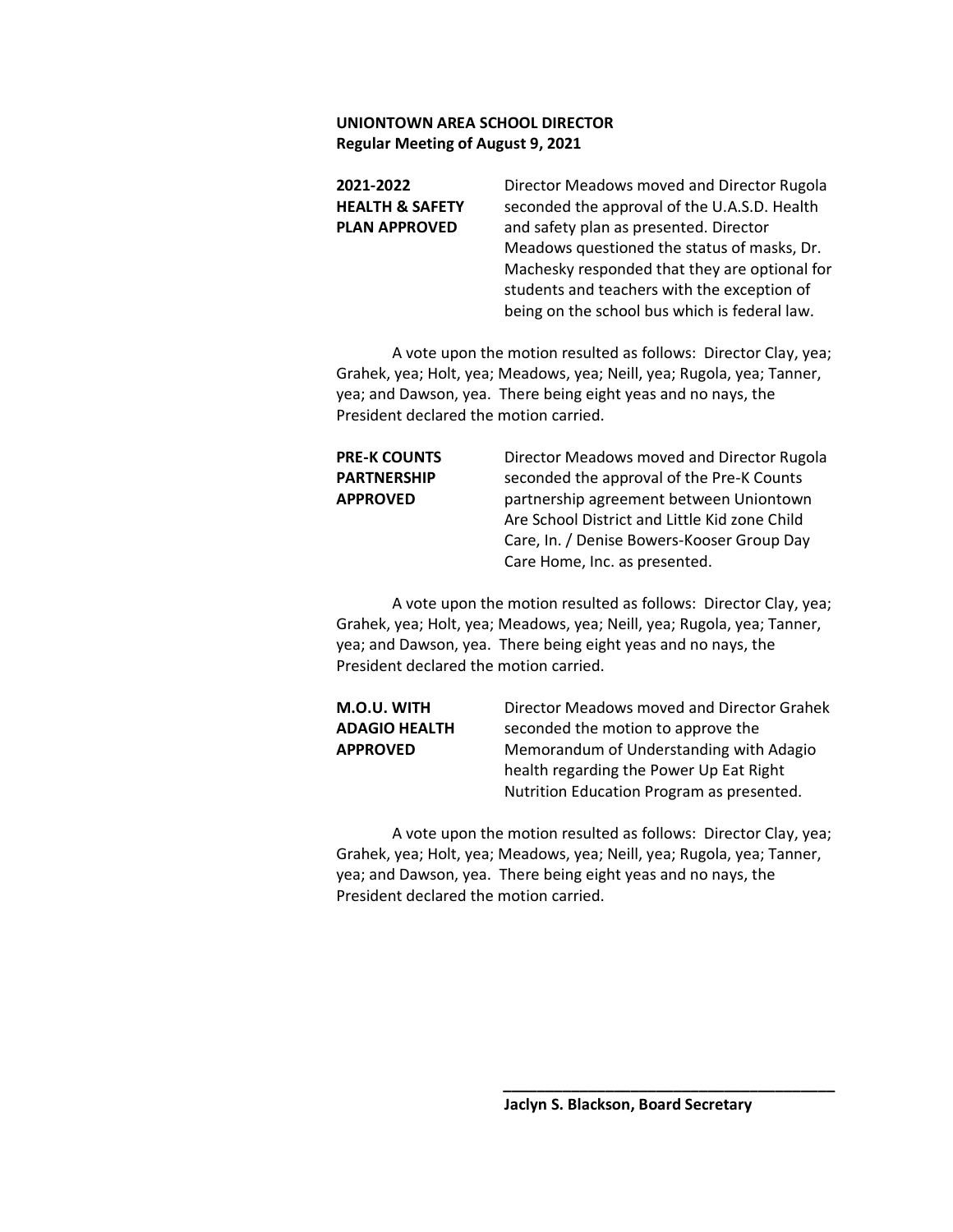**L.E.R.T.A APPROVED** Director Grahek moved and Director Clay **AT NEMACOLIN** seconded the approval of the LERTA (Local Economic Revitalization Tax Assistance Act) Agreement for Nemacolin Woodlands, Inc. Tax Map Number 42-22-0002 for Golf Academy renovations as presented. Director Holt questioned the motion by asking how much tax revenue we lose as a result. Dr. Machesky responded that we don't lose anything, they pay taxes at the existing rate and when the LERTA expires they will be reassessed at the new rate. LERTA's are available to any business that applies and must be approved at the County and City level first before the school district makes the final approval. Attorney Brungo mentioned that it is an incentive to increase the amount of tax received from a region.

A vote upon the motion resulted as follows: Director Clay, yea; Grahek, yea; Holt, yea; Meadows, yea; Neill, yea; Rugola, yea; Tanner, yea; and Dawson, yea. There being eight yeas and no nays, the President declared the motion carried.

**UNITED DAIRY** Director Grahek moved and Director Rugola **AWARDED BID** seconded the approval to award the Mild & Dairy Vendor Bid to United Dairy for the 2021- 2022 school term as presented.

A vote upon the motion resulted as follows: Director Clay, yea; Grahek, yea; Holt, yea; Meadows, yea; Neill, yea; Rugola, yea; Tanner, yea; and Dawson, yea. There being eight yeas and no nays, the President declared the motion carried.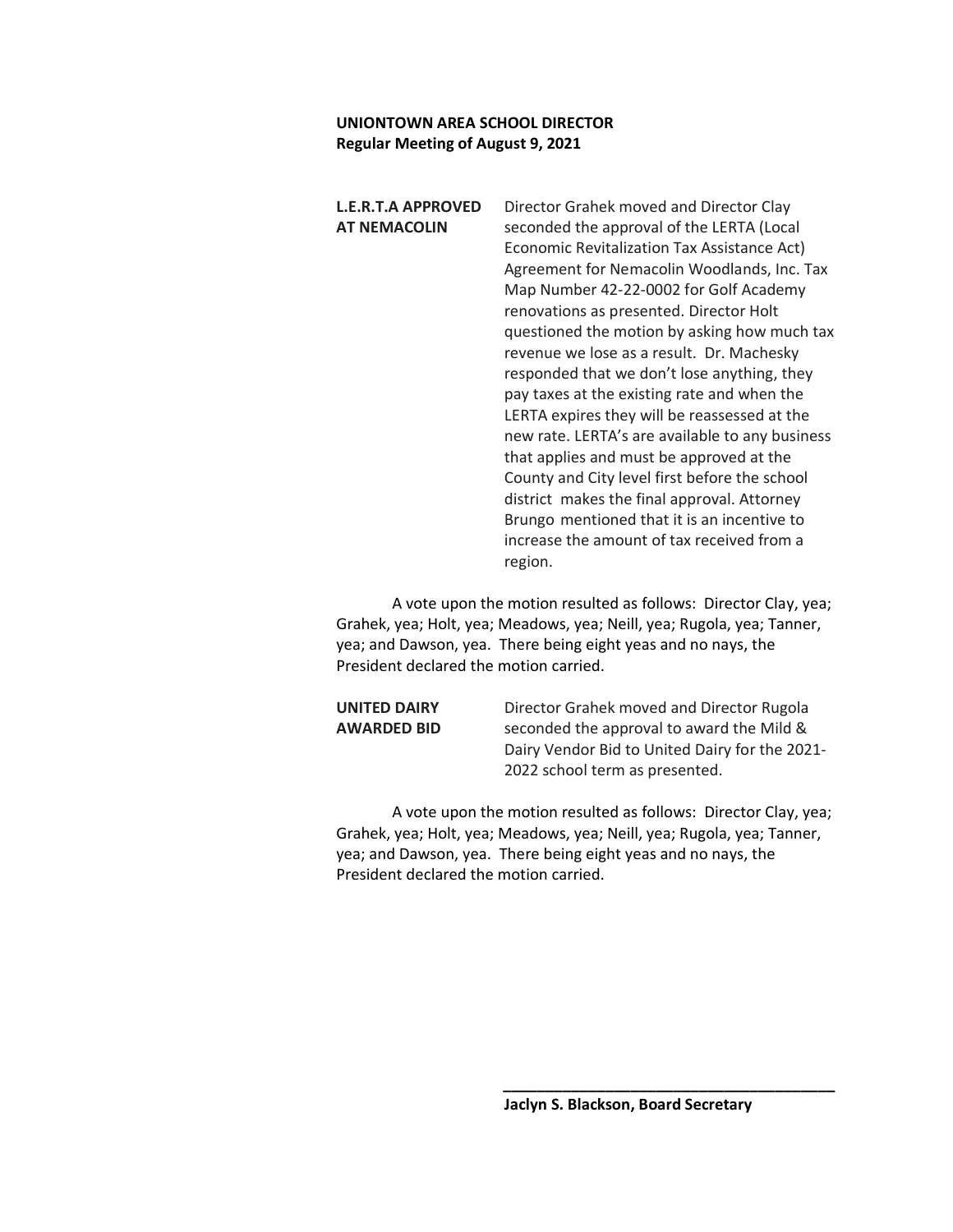**HIGHLANDS HOSPITAL** Director Grahek moved and Director Rugola **TUITION CONTRACT** seconded the approval of the tuition contract **APPROVED** with Highlands Hospital Center for Autism as presented.

A vote upon the motion resulted as follows: Director Clay, yea; Grahek, yea; Holt, yea; Meadows, yea; Neill, yea; Rugola, yea; Tanner, yea; and Dawson, yea. There being eight yeas and no nays, the President declared the motion carried.

| <b>PARAPROFESSIONAL</b> | Director Grahek moved and Director Rugola         |
|-------------------------|---------------------------------------------------|
| <b>RATES APPROVED</b>   | seconded the approval to set the                  |
|                         | Paraprofessional rates beginning with the 2021-   |
|                         | 2022 school term as follows:                      |
|                         | High School Diploma: \$9.50 (new) \$9.75 existing |
|                         | Associate Degree: \$13.50 per hour                |
|                         | Bachelor Degree: \$105 per day                    |
|                         |                                                   |

A vote upon the motion resulted as follows: Director Clay, yea; Grahek, yea; Holt, yea; Meadows, yea; Neill, yea; Rugola, yea; Tanner, yea; and Dawson, yea. There being eight yeas and no nays, the President declared the motion carried.

**ACT 93 APPROVED** Director Grahek moved and Director Rugola seconded the approval for the Act 93 Agreement with District Administration as presented.

A vote upon the motion resulted as follows: Director Clay, yea; Grahek, yea; Holt, yea; Meadows, yea; Neill, yea; Rugola, yea; Tanner, yea; and Dawson, yea. There being eight yeas and no nays, the President declared the motion carried.

**Jaclyn S. Blackson, Board Secretary**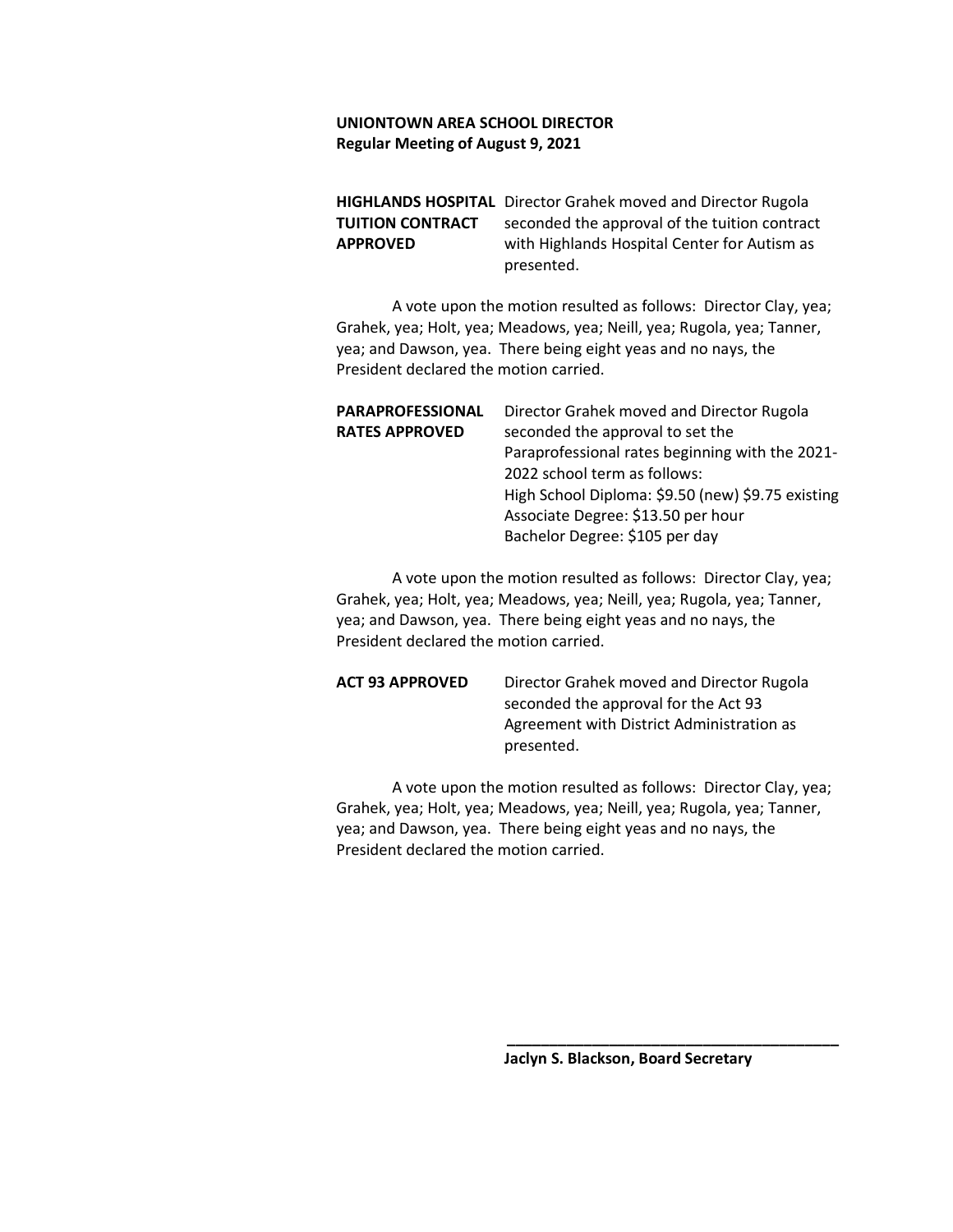| <b>NURSING RATES</b> | Director Grahek moved and Director Clay           |
|----------------------|---------------------------------------------------|
| <b>APPROVED</b>      | seconded the approval to set the hourly           |
|                      | contracted nursing rates at \$20 for L.P.N. and   |
|                      | \$21 for R.N. Director Rugola's question on the   |
|                      | motion was asking if these individuals were part  |
|                      | time. Dr. Machesky responded that they are        |
|                      | assigned with students who need individual        |
|                      | aides that require nursing services, for example  |
|                      | severe diabetics. He noted that agencies are      |
|                      | scooping up the L.P.N's and charging the district |
|                      | high rates up to \$47 per hour so we are needing  |
|                      | to become more competitive with the rates.        |

A vote upon the motion resulted as follows: Director Clay, yea; Grahek, yea; Holt, yea; Meadows, yea; Neill, yea; Rugola, yea; Tanner, yea; and Dawson, yea. There being eight yeas and no nays, the President declared the motion carried.

| INSURANCE<br><b>CONSORTIUM</b><br>TABLED | Dr. Machesky asked for this item to be tabled<br>due to the teacher's union involvement<br>regarding any changes to their health care<br>coverage.                                                  |
|------------------------------------------|-----------------------------------------------------------------------------------------------------------------------------------------------------------------------------------------------------|
| <b>FINANCIAL</b><br>STATEMENTS           | Director Grahek moved and Director<br>Rugola seconded the approval of the<br>following financial statements for June, 2021:<br>(a) General Fund Treasurer's Report<br>(b) Budget and Revenue Report |

A vote upon the motion resulted as follows: Director Clay, yea; Grahek, yea; Holt, yea; Meadows, yea; Neill, yea; Rugola, yea; Tanner, yea; and Dawson, yea. There being eight yeas and no nays, the President declared the motion carried.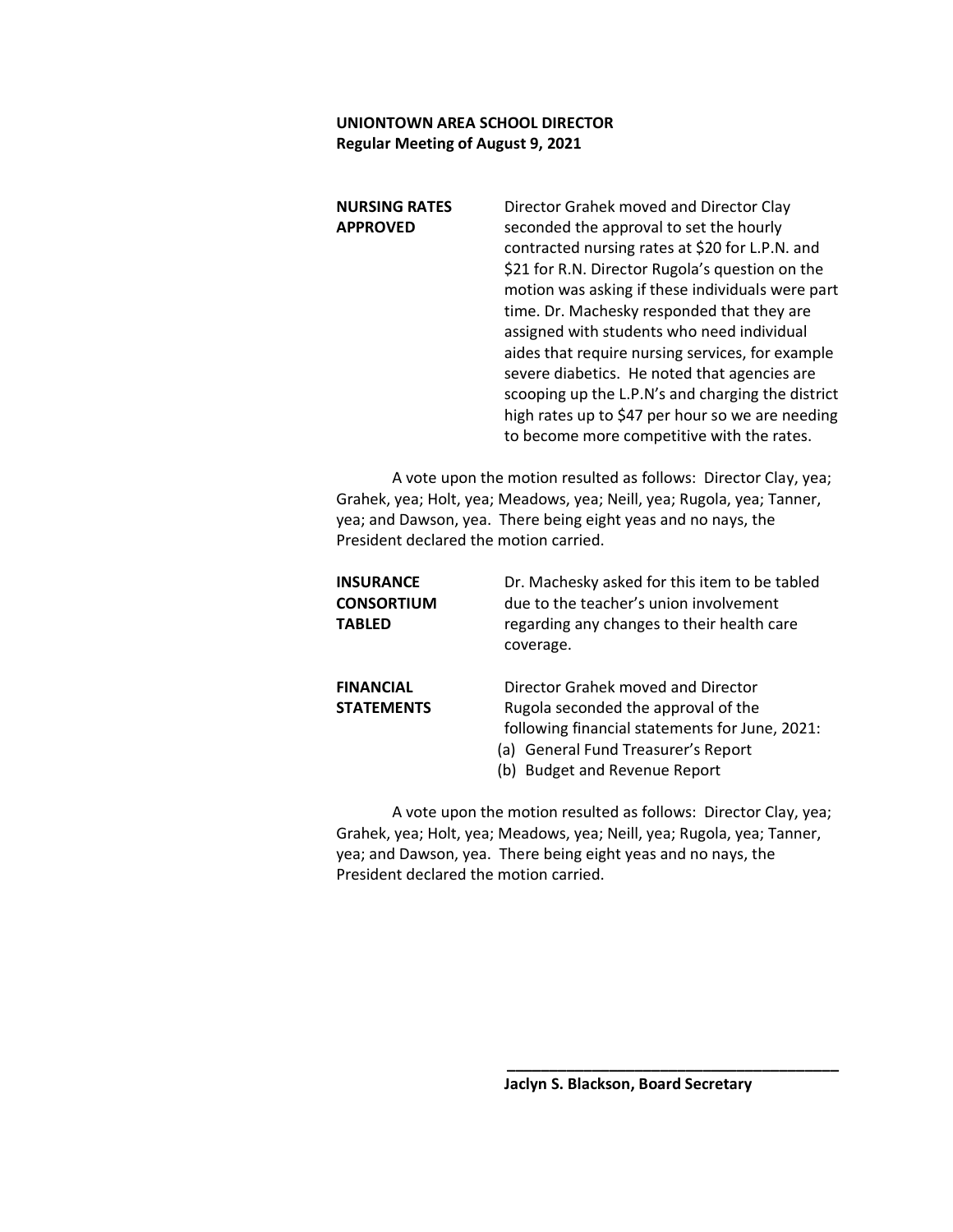**APPROVE** Director Grahek moved and Director **PAYROLL** Rugola seconded approval of payroll for July 2021.

A vote upon the motion resulted as follows: Director Clay, yea; Grahek, yea; Holt, yea; Meadows, yea; Neill, yea; Rugola, yea; Tanner, yea; and Dawson, yea. There being eight yeas and no nays, the President declared the motion carried.

| Rugola seconded approval for payment of the         |
|-----------------------------------------------------|
| following bills, authorizing and directing Officers |
|                                                     |
|                                                     |
|                                                     |
|                                                     |
|                                                     |
| A copy is attached to and made part of these        |
|                                                     |
|                                                     |

A vote upon the motion resulted as follows: Director Clay, yea; Grahek, yea; Holt, yea; Meadows, yea; Neill, yea; Rugola, yea; Tanner, yea; and Dawson, yea. There being eight yeas and no nays, the President declared the motion carried.

| <b>COMMERCIAL</b> | Director Grahek moved and Director Clay    |
|-------------------|--------------------------------------------|
| INSURANCE         | seconded the approval of the Commercial    |
| <b>PACKAGE</b>    | Insurance Package to be awarded to         |
| <b>APPROVED</b>   | Sprowls Insurance Agency for the 2021-2022 |
|                   | School term as presented.                  |

A vote upon the motion resulted as follows: Director Clay, yea; Grahek, yea; Holt, yea; Meadows, yea; Neill, yea; Rugola, yea; Tanner, yea; and Dawson, yea. There being eight yeas and no nays, the President declared the motion carried.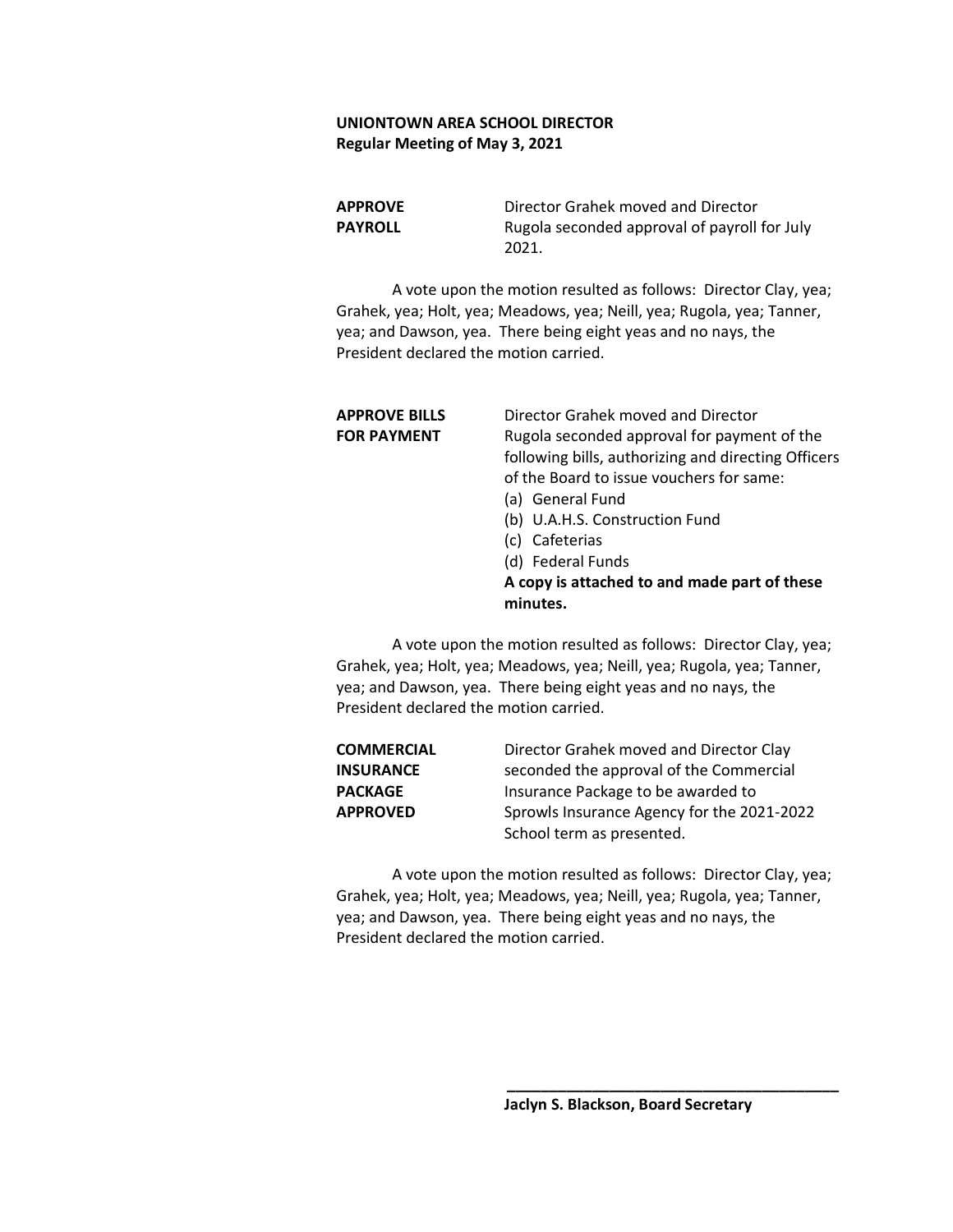**MEG HOWARD** Director Neill moved and Director Rugola **RESIGNSS** seconded the approval of the resignation of Meg Howard as Principal at Benjamin Franklin School effective 7/29/21.

A vote upon the motion resulted as follows: Director Clay, yea; Grahek, yea; Holt, yea; Meadows, yea; Neill, yea; Rugola, yea; Tanner, yea; and Dawson, yea. There being eight yeas and no nays, the President declared the motion carried.

| <b>RACHEL ROLLINGS</b>    | Director Neill moved and Director Rugola                                                                                                                                |
|---------------------------|-------------------------------------------------------------------------------------------------------------------------------------------------------------------------|
| <b>NEW B.F. PRINCIPAL</b> | seconded the approval of the employment of                                                                                                                              |
|                           | Rachel Rollings as Principal of Benjamin Franklin<br>School effective 8/4/2021. The rate of pay is<br>\$77,000 per school year as per the approved<br>Act 93 Agreement. |

A vote upon the motion resulted as follows: Director Clay, yea; Grahek, yea; Holt, yea; Meadows, yea; Neill, yea; Rugola, yea; Tanner, yea; and Dawson, yea. There being eight yeas and no nays, the President declared the motion carried.

| PARAPROFESSIONAL | Director Neill moved and Director Rugola       |
|------------------|------------------------------------------------|
| <b>ADDITIONS</b> | seconded the approval of the employment of     |
| APPROVED         | the following individuals as paraprofessionals |
|                  | for the 2021-2022 school term.                 |
|                  | a.) Jamie Cebulak                              |
|                  | b.) Lisa Coffey                                |
|                  | c.) Candace Noga                               |
|                  | d.) Eileen Suvay                               |
|                  | e.) Susie Reckner                              |
|                  | f.) Scott Casteel                              |
|                  |                                                |
|                  |                                                |

A vote upon the motion resulted as follows: Director Clay, yea; Grahek, yea; Holt, yea; Meadows, yea; Neill, yea; Rugola, yea; Tanner, yea; and Dawson, yea. There being eight yeas and no nays, the President declared the motion carried.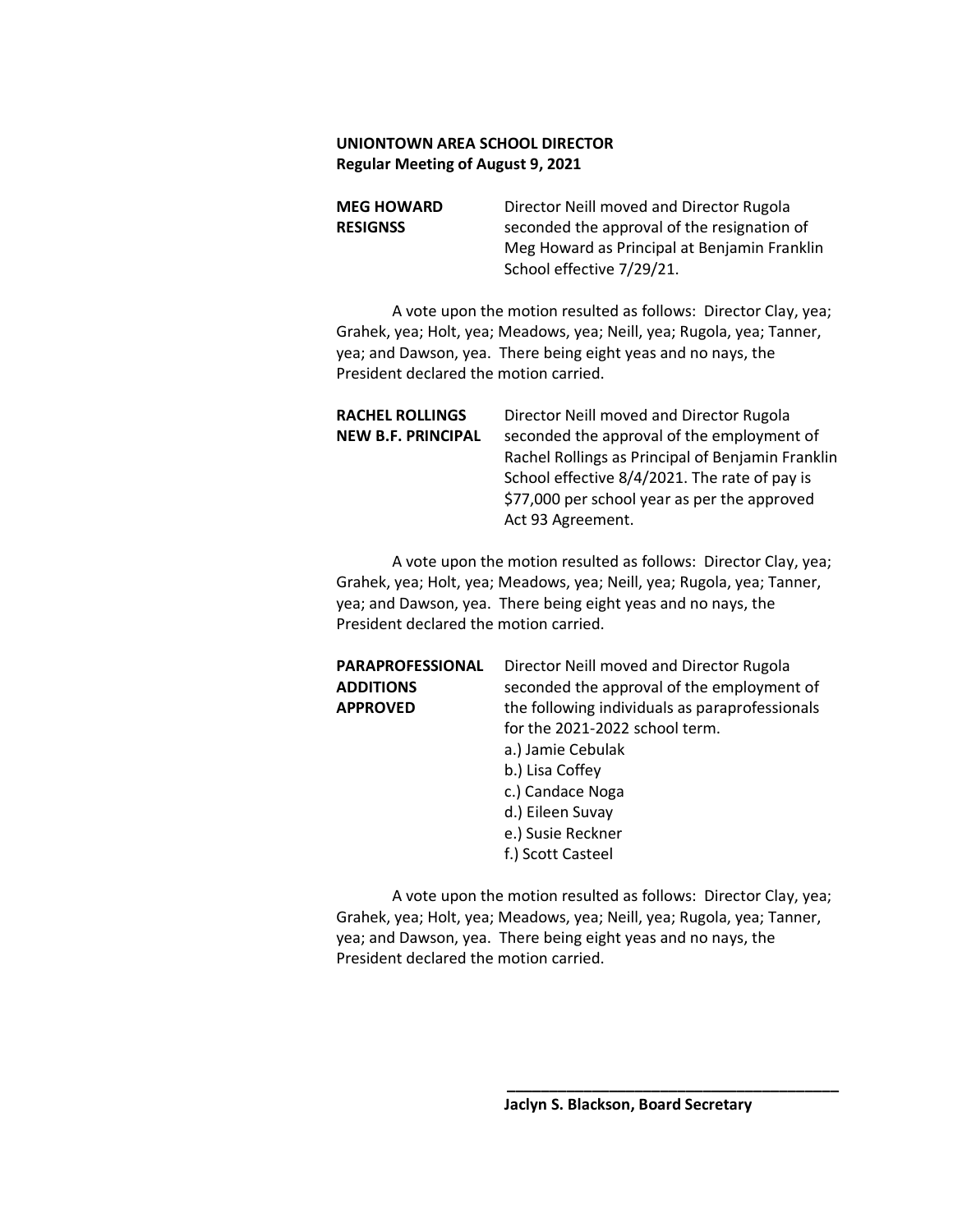**SUSTITUTE TEACHER** Director Neill moved and Director Rugola **ADDITION APPROVED** seconded the approval to hire Nathan Romesburg as a substitute teacher at \$110 per day.

A vote upon the motion resulted as follows: Director Clay, yea; Grahek, yea; Holt, yea; Meadows, yea; Neill, yea; Rugola, yea; Tanner, yea; and Dawson, yea. There being eight yeas and no nays, the President declared the motion carried.

**2021-2022** Director Neill moved and Director Rugola **SUBSTITUTE** seconded the approval of the following **EMPLOYEES** substitute employee lists as presented. **APPROVED** a.) Substitute Cafeteria List at \$9.25 per hour b.) Professional Substitute Teacher List at \$110 per day c.) Substitute Security List at \$9.25 per hour d.) Substitute Secretaries/Clerks & aides at \$9.25 per hour.

A vote upon the motion resulted as follows: Director Clay, yea; Grahek, yea; Holt, yea; Meadows, yea; Neill, yea; Rugola, yea; Tanner, yea; and Dawson, yea. There being eight yeas and no nays, the President declared the motion carried.

| JOHN              | Director Neill moved and Director Rugola  |
|-------------------|-------------------------------------------|
| <b>CHOVANES</b>   | approved the employment of John Chovanes  |
| <b>APPROVED</b>   | as physics teacher at Uniontown Area High |
| <b>AS PHYSICS</b> | School at a Master's Level 8, \$47,705.   |
| TEACHER           |                                           |

A vote upon the motion resulted as follows: Director Clay, yea; Grahek, yea; Holt, yea; Meadows, yea; Neill, yea; Rugola, yea; Tanner, yea; and Dawson, yea. There being eight yeas and no nays, the President declared the motion carried.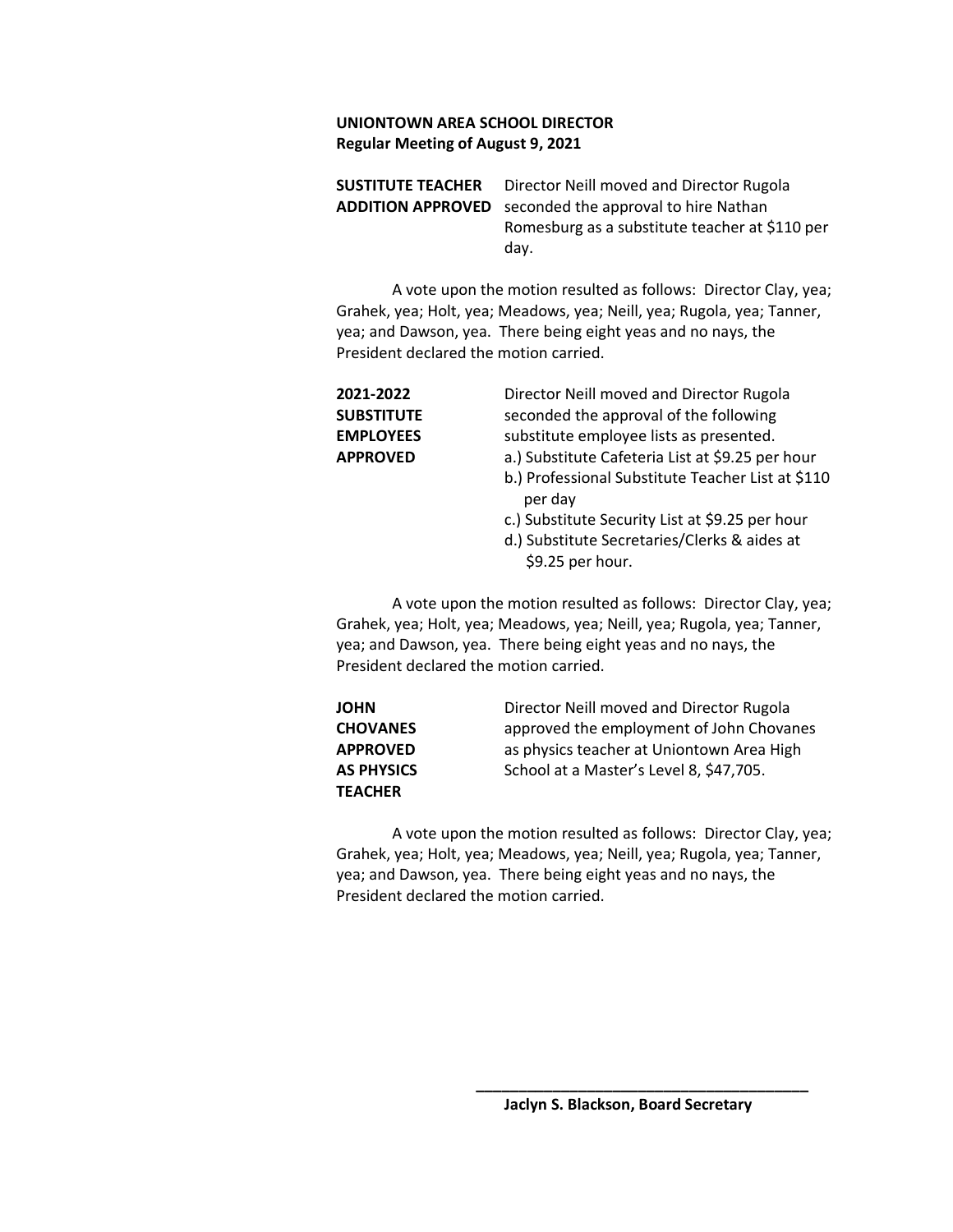**CAFETERIA** Director Grahek moved and Director Rugola **PROCUREMENT** seconded the approval of the Procurement **POLICY APPROVED** policies and code of conduct for the U.A.S.D. Cafeteria as presented.

A vote upon the motion resulted as follows: Director Clay, yea; Grahek, yea; Holt, yea; Meadows, yea; Neill, yea; Rugola, yea; Tanner, yea; and Dawson, yea. There being eight yeas and no nays, the President declared the motion carried.

| <b>BENJAMIN WITT</b> | Director Rugola moved and Director Clay          |
|----------------------|--------------------------------------------------|
| ASSISTANT            | seconded the approval of the employment          |
| <b>CROSS COUNTRY</b> | of Benjamin Witt as assistant cross country      |
| COACH                | coach for U.H.S. as per the terms and conditions |
|                      | set forth by the U.A.E.A.                        |

A vote upon the motion resulted as follows: Director Clay, yea; Grahek, yea; Holt, yea; Meadows, yea; Neill, yea; Rugola, yea; Tanner, yea; and Dawson, yea. There being eight yeas and no nays, the President declared the motion carried.

## **MICHAEL WYSTEPEK** Director Rugola moved and Director Grahek **GIRLS' HEAD SOCCER** seconded the approval of the employment of **COACH** Michael Wystepek as Girls' Head Soccer Coach for the 2021-2022 school term per the terms and conditions set forth by the U.A.E.A.

A vote upon the motion resulted as follows: Director Clay, yea; Grahek, yea; Holt, yea; Meadows, yea; Neill, yea; Rugola, yea; Tanner, yea; and Dawson, yea. There being eight yeas and no nays, the President declared the motion carried.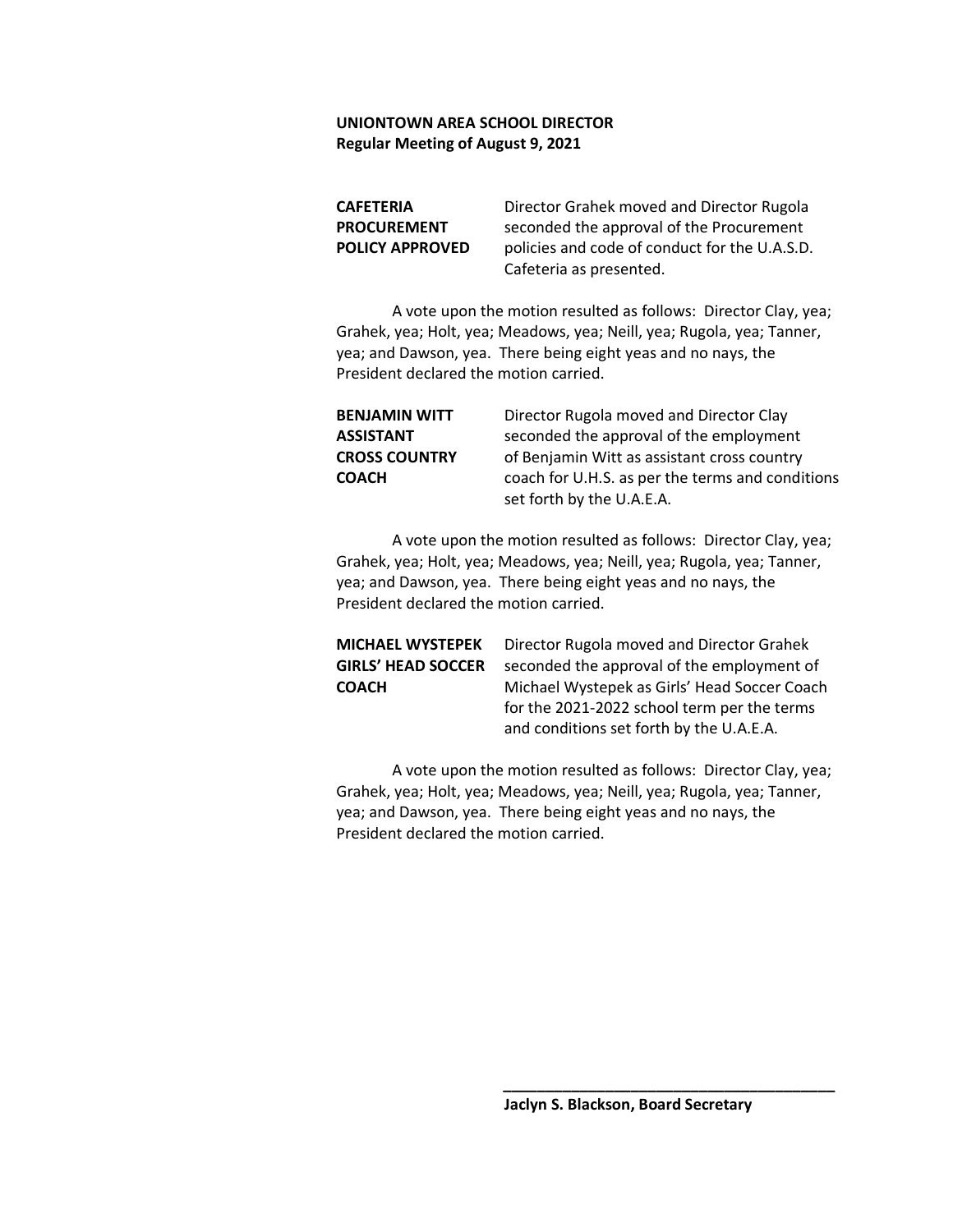| Director Rugola moved and Director Grahek      |
|------------------------------------------------|
| seconded the approval to employ Shane          |
| Robinson as assistant band director for the    |
| 2021-2022 school term per recommendation       |
| from band director, Wyatt Wilson, per the      |
| terms and conditions set forth by the U.A.E.A. |
|                                                |

A vote upon the motion resulted as follows: Director Clay, yea; Grahek, yea; Holt, yea; Meadows, yea; Neill, yea; Rugola, yea; Tanner, yea; and Dawson, yea. There being eight yeas and no nays, the President declared the motion carried.

| ALEXANDRA WILSON   | Director Rugola moved and Director Grahek     |
|--------------------|-----------------------------------------------|
| AUXILIARY DIRECTOR | seconded the approval to employ Alexandra     |
|                    | Wilson as an auxiliary director for the 2021- |
|                    | 2022 school term per the terms and conditions |
|                    | set forth by the U.A.E.A.                     |
|                    |                                               |

A vote upon the motion resulted as follows: Director Clay, yea; Grahek, yea; Holt, yea; Meadows, yea; Neill, yea; Rugola, yea; Tanner, yea; and Dawson, yea. There being eight yeas and no nays, the President declared the motion carried.

**AARON SCOTT** Director Rugola moved and Director Grahek **A.M. CONTROL** seconded the approval to award the A.M **U.H.S.** student control at U.H.S. to Aaron Scott.

A vote upon the motion resulted as follows: Director Clay, yea; Grahek, yea; Holt, yea; Meadows, yea; Neill, yea; Rugola, yea; Tanner, yea; and Dawson, yea. There being eight yeas and no nays, the President declared the motion carried.

# **CARUSO/KOSTIK** Director Rugola moved and Director Grahek

**FRESHMAN CLASS** seconded the approval to award the Freshman **SPONSORS** Class Sponsor to co-sponsors, Rachel Caruso and Shelly Kostik.

A vote upon the motion resulted as follows: Director Clay, yea; Grahek, yea; Holt, yea; Meadows, yea; Neill, yea; Rugola, yea; Tanner, yea; and Dawson, yea. There being eight yeas and no nays, the President declared the motion carried.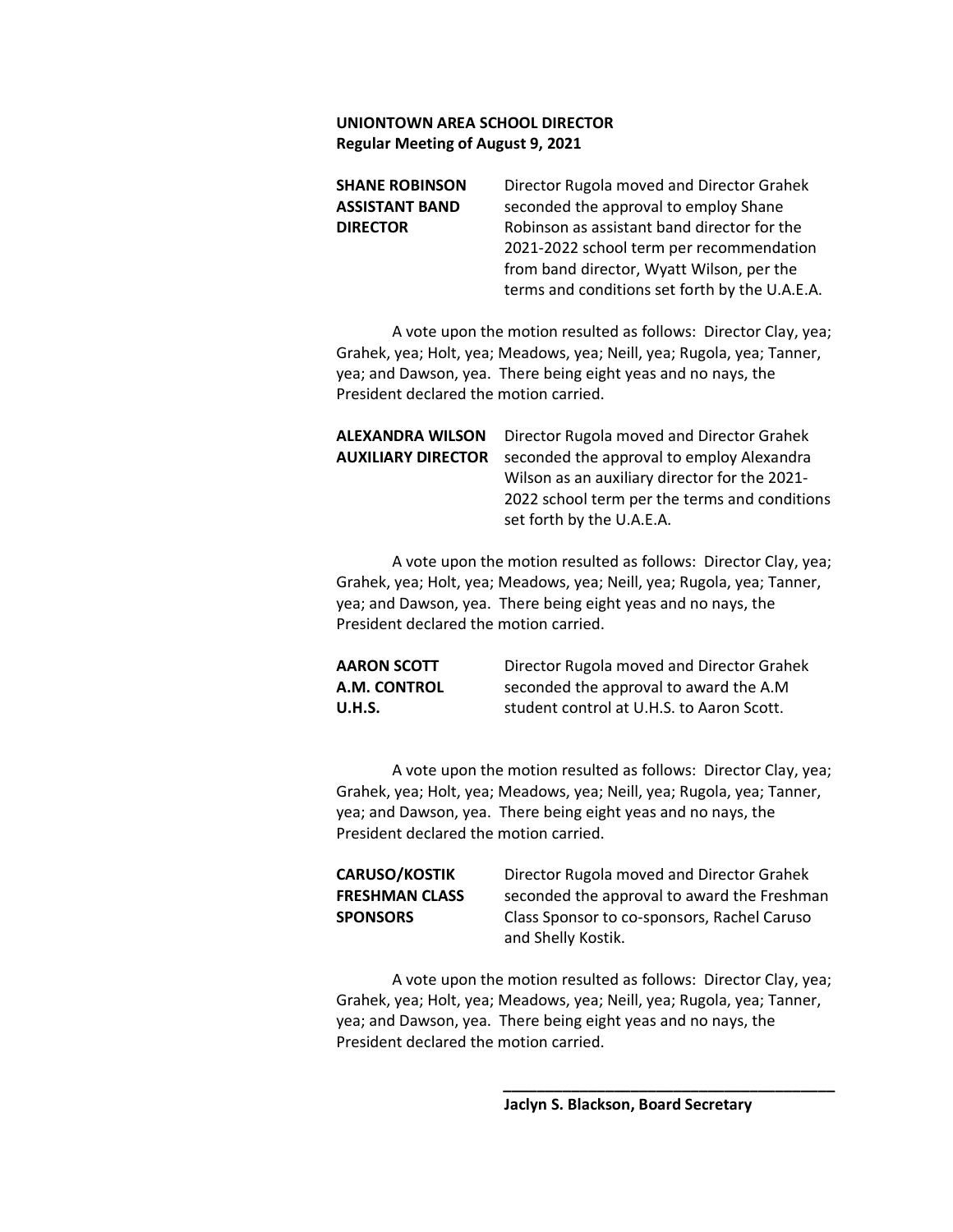**RON HOSPODAVIS** Director Rugola moved and Director Grahek **ASSISTANT COACH** seconded the approval of the employment of **BOYS' SOCCER U.H.S.** Ron Hospodavis as assistant coach for the boys' soccer team for U.H.S. for the 2021-2022 school term per the terms and conditions set forth by the U.A.E.A.

A vote upon the motion resulted as follows: Director Clay, yea; Grahek, yea; Holt, yea; Meadows, yea; Neill, yea; Rugola, yea; Tanner, yea; and Dawson, yea. There being eight yeas and no nays, the President declared the motion carried.

| SCOTT FITZPATRICK        | Director Rugola moved and Director Grahek        |
|--------------------------|--------------------------------------------------|
| <b>BOYS' HEAD SOCCER</b> | seconded the approval of the employment of       |
| <b>COACH</b>             | Scott Fitzpatrick as boys' head soccer coach for |
|                          | the 2021-2022 school term per the terms and      |
|                          | conditions set forth by the U.A.E.A.             |

A vote upon the motion resulted as follows: Director Clay, yea; Grahek, yea; Holt, yea; Meadows, yea; Neill, yea; Rugola, yea; Tanner, yea; and Dawson, yea. There being eight yeas and no nays, the President declared the motion carried.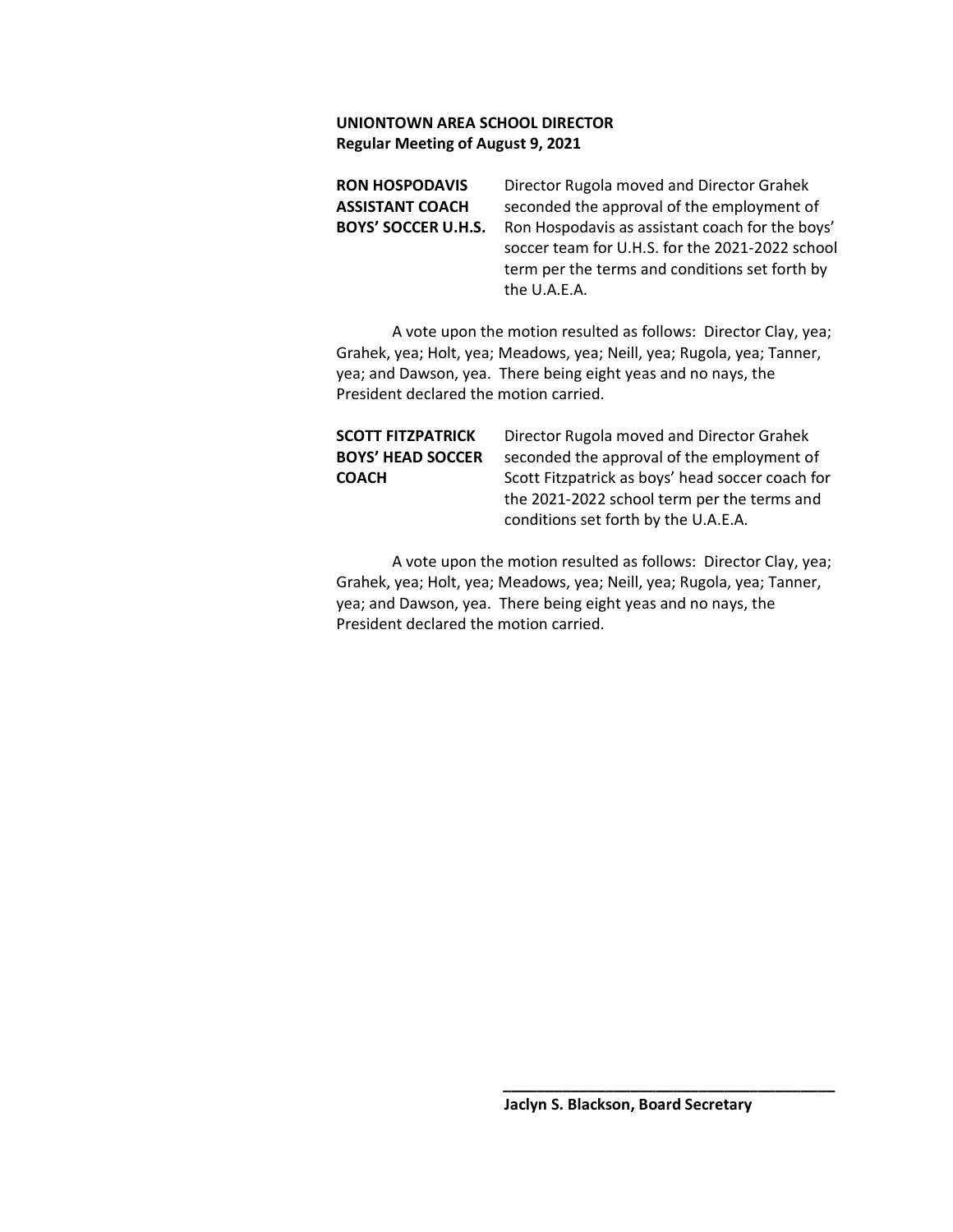**2021-2022 NEW** Director Tanner moved and Director Rugola **HIRE DRIVERS** seconded the approval of the following list of **APPROVED** new hires for the 2021-2022 school term pending proper receipt of clearances:

#### **M&R**

Karlena Bittinger Laurent Gathy

**Spade** Derek McCartney

#### **Konetsco**

Dana Kolencik Patrick Griffiths Gary Nolan

## **UHS**

Paula McClelland

A vote upon the motion resulted as follows: Director Clay, yea; Grahek, yea; Holt, yea; Meadows, yea; Neill, yea; Rugola, yea; Tanner, yea; and Dawson, yea. There being eight yeas and no nays, the President declared the motion carried.

**2021-2022** Director Tanner moved and Director Rugola **TRANSPORTATION** seconded the approval of the re-hire of drivers **RE-HIRES** for the 2021-2022 school term as presented. **APPROVED**

A vote upon the motion resulted as follows: Director Clay, yea; Grahek, yea; Holt, yea; Meadows, yea; Neill, yea; Rugola, yea; Tanner, yea; and Dawson, yea. There being eight yeas and no nays, the President declared the motion carried.

 **\_\_\_\_\_\_\_\_\_\_\_\_\_\_\_\_\_\_\_\_\_\_\_\_\_\_\_\_\_\_\_\_\_\_\_\_\_\_\_**

**Jaclyn S. Blackson, Board Secretary**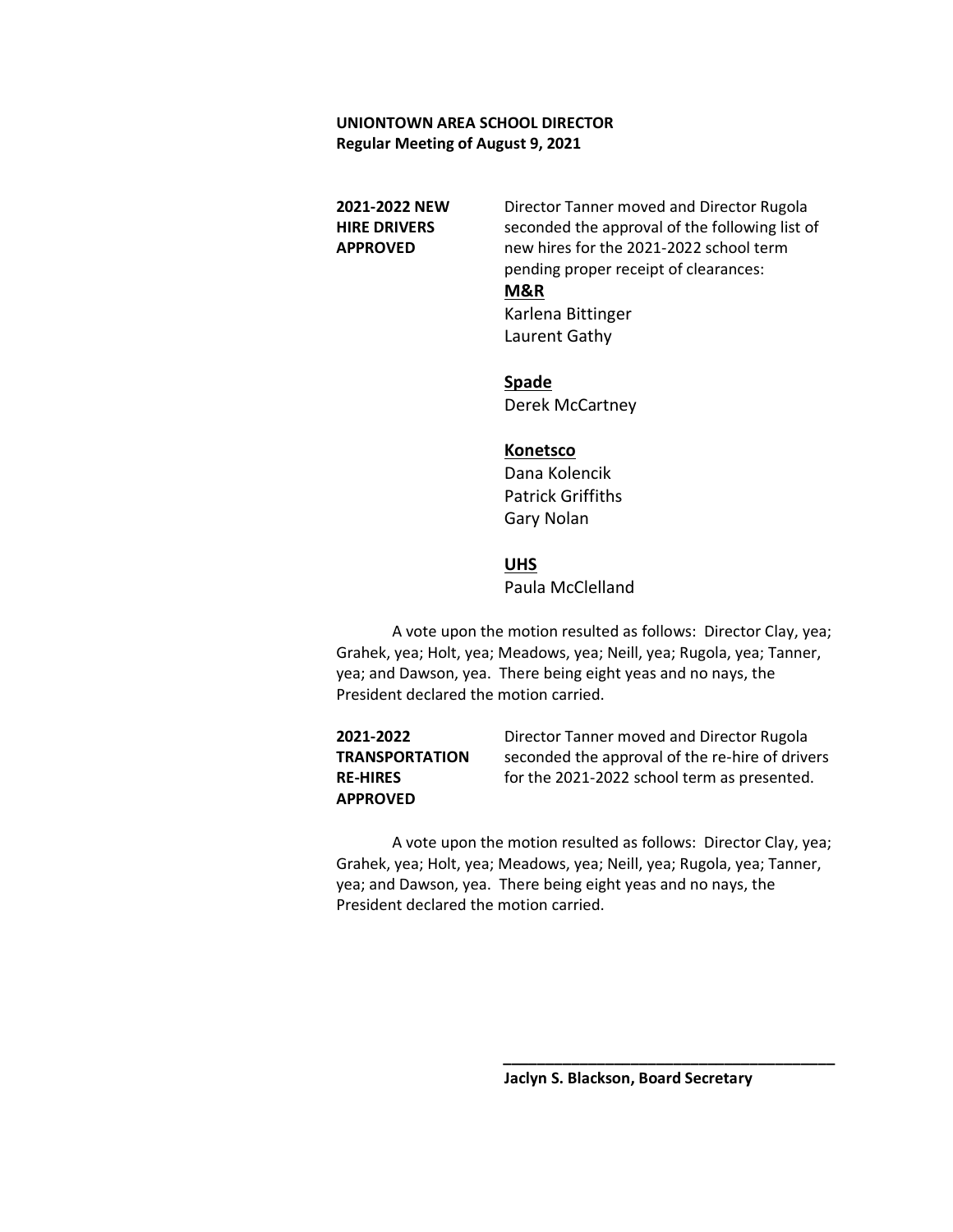| <b>I.U. REPORT</b>                        | Director Meadows mentioned the updates to<br>the Sunshine Law effective 8/29/2021 as<br>previously discussed in July as follows:<br>The school board is mandated to have detailed<br>public meeting agendas available 24 hours prior<br>to a meeting with recognized exceptions below:<br><b>Recognized Exceptions</b><br>The amended Sunshine Act also prohibits the<br>board or governing body from taking official<br>action on a matter of business at a meeting if<br>the matter was not included in the required<br>notification, except under the following<br>circumstances:<br>it relates to an emergency involving a clear and<br>present danger to life or property<br>it is de minimis in nature and does not involve<br>the expenditure of funds or entering into a<br>contract or agreement<br>· it is brought to the attention of the board at a<br>meeting and the action involves referring the<br>matter to staff for further research<br>it is added to the agenda by a majority vote of<br>the individuals present and voting at the<br>meeting, and the reason for the added item is<br>announced before the vote<br>For matters added to an agenda by a majority<br>vote, the Board may then take official action on<br>the matter provided that it posts the amended<br>agenda on its website and at its main office no<br>later than the first business day following the<br>meeting at which the agenda was changed. |
|-------------------------------------------|-----------------------------------------------------------------------------------------------------------------------------------------------------------------------------------------------------------------------------------------------------------------------------------------------------------------------------------------------------------------------------------------------------------------------------------------------------------------------------------------------------------------------------------------------------------------------------------------------------------------------------------------------------------------------------------------------------------------------------------------------------------------------------------------------------------------------------------------------------------------------------------------------------------------------------------------------------------------------------------------------------------------------------------------------------------------------------------------------------------------------------------------------------------------------------------------------------------------------------------------------------------------------------------------------------------------------------------------------------------------------------------------------------------------------------------------------|
| <b>C.T.I. REPORT</b>                      | <b>No Report</b>                                                                                                                                                                                                                                                                                                                                                                                                                                                                                                                                                                                                                                                                                                                                                                                                                                                                                                                                                                                                                                                                                                                                                                                                                                                                                                                                                                                                                              |
| P.S.B.A                                   | <b>No Report</b>                                                                                                                                                                                                                                                                                                                                                                                                                                                                                                                                                                                                                                                                                                                                                                                                                                                                                                                                                                                                                                                                                                                                                                                                                                                                                                                                                                                                                              |
| <b>SUPERINTENDENT'S</b><br><b>REMARKS</b> | <b>NONE</b>                                                                                                                                                                                                                                                                                                                                                                                                                                                                                                                                                                                                                                                                                                                                                                                                                                                                                                                                                                                                                                                                                                                                                                                                                                                                                                                                                                                                                                   |